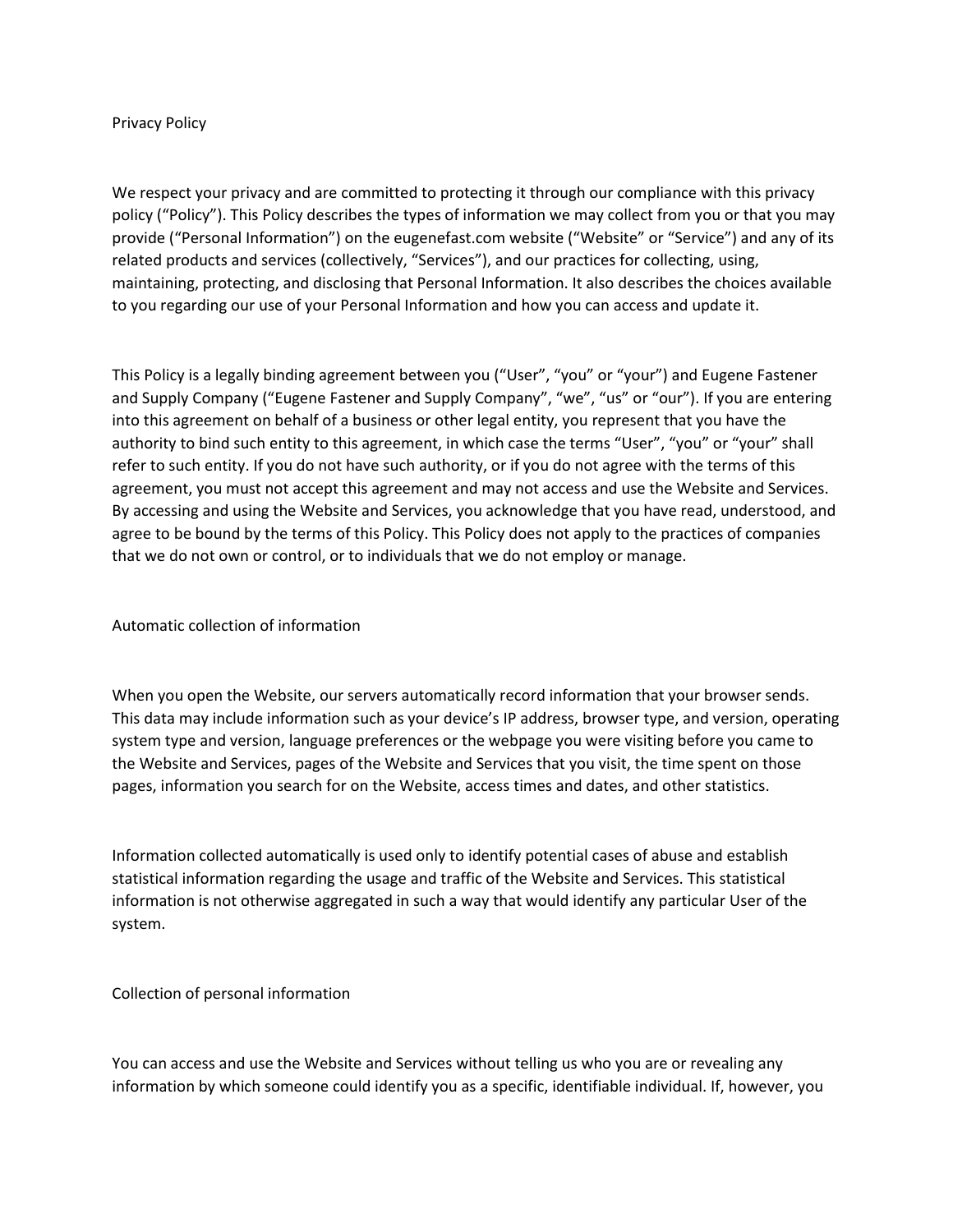wish to use some of the features offered on the Website, you may be asked to provide certain Personal Information (for example, your name and e-mail address).

We receive and store any information you knowingly provide to us when you create an account, make a purchase, or fill any forms on the Website. When required, this information may include the following:

- Account details (such as user name, unique user ID, password, etc)
- Contact information (such as email address, phone number, etc)
- Basic personal information (such as name, country of residence, etc)

You can choose not to provide us with your Personal Information, but then you may not be able to take advantage of some of the features on the Website. Users who are uncertain about what information is mandatory are welcome to contact us.

#### Privacy of children

We recognize the need to provide further privacy protections with respect to Personal Information we may collect from children under the age of 13 and take many special precautions to protect their privacy. We do not require any Personal Information from children at any time. If you have reason to believe that a child under the age of 13 has provided Personal Information to us through the Website and Services, please contact us to request that we delete that child's Personal Information from our Services.

We encourage parents and legal guardians to monitor their children's Internet usage and to help enforce this Policy by instructing their children never to provide Personal Information through the Website and Services without their permission. We also ask that all parents and legal guardians overseeing the care of children take the necessary precautions to ensure that their children are instructed to never give out Personal Information when online without their permission. We believe parents and legal guardians should be involved in the online activities of their children and suggest that parents do their best to provide their children with a safe and friendly online environment.

Use and processing of collected information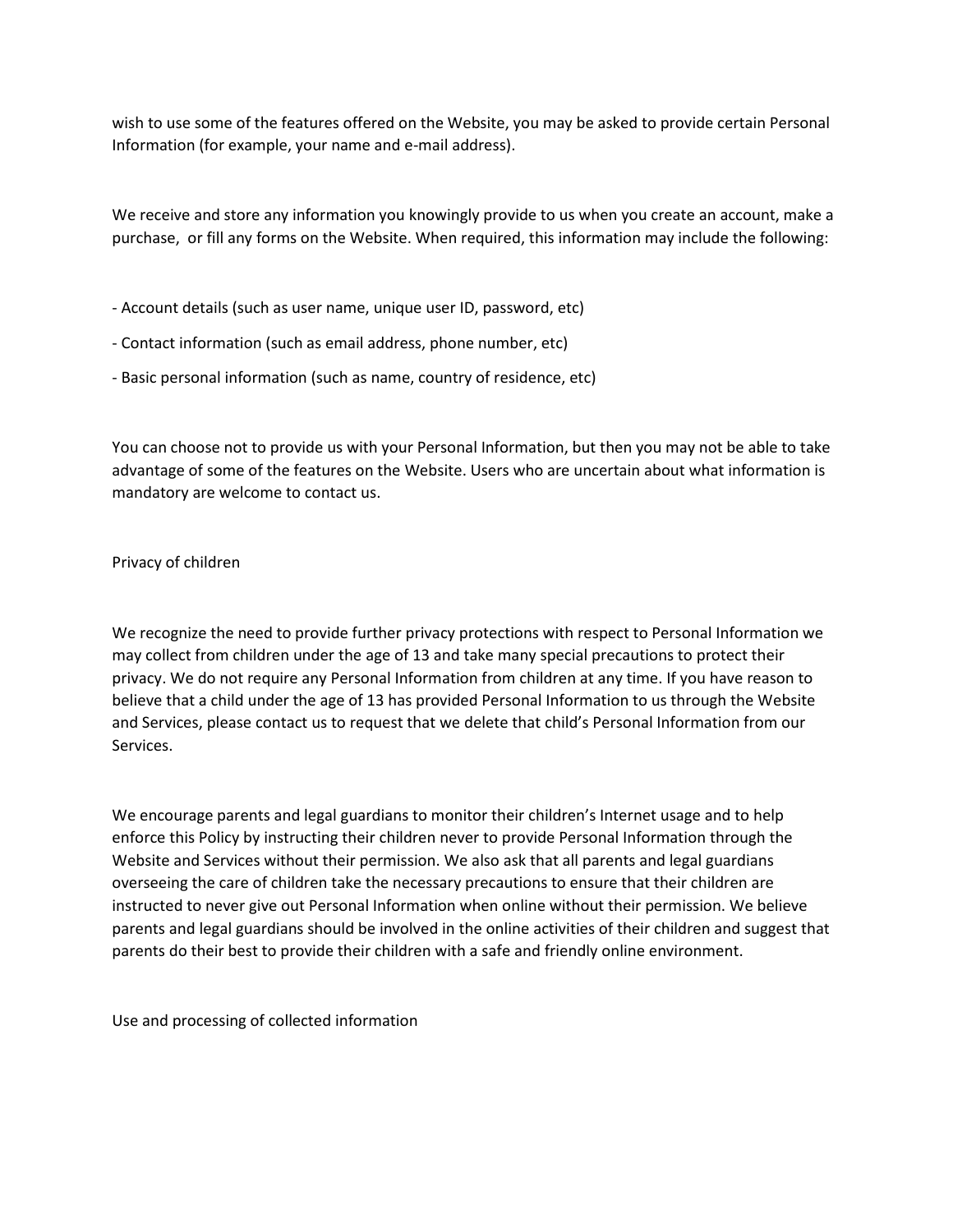We act as a data controller and a data processor when handling Personal Information, unless we have entered into a data processing agreement with you in which case you would be the data controller and we would be the data processor.

Our role may also differ depending on the specific situation involving Personal Information. We act in the capacity of a data controller when we ask you to submit your Personal Information that is necessary to ensure your access and use of the Website and Services. In such instances, we are a data controller because we determine the purposes and means of the processing of Personal Information.

We act in the capacity of a data processor in situations when you submit Personal Information through the Website and Services. We do not own, control, or make decisions about the submitted Personal Information, and such Personal Information is processed only in accordance with your instructions. In such instances, the User providing Personal Information acts as a data controller.

In order to make the Website and Services available to you, or to meet a legal obligation, we may need to collect and use certain Personal Information. If you do not provide the information that we request, we may not be able to provide you with the requested products or services. Any of the information we collect from you may be used for the following purposes:

- Create and manage user accounts
- Fulfill and manage orders
- Deliver products or services
- Improve products and services
- Send administrative information
- Send marketing and promotional communications
- Send product and service updates
- Respond to inquiries and offer support
- Enforce terms and conditions and policies
- Protect from abuse and malicious users
- Respond to legal requests and prevent harm
- Run and operate the Website and Services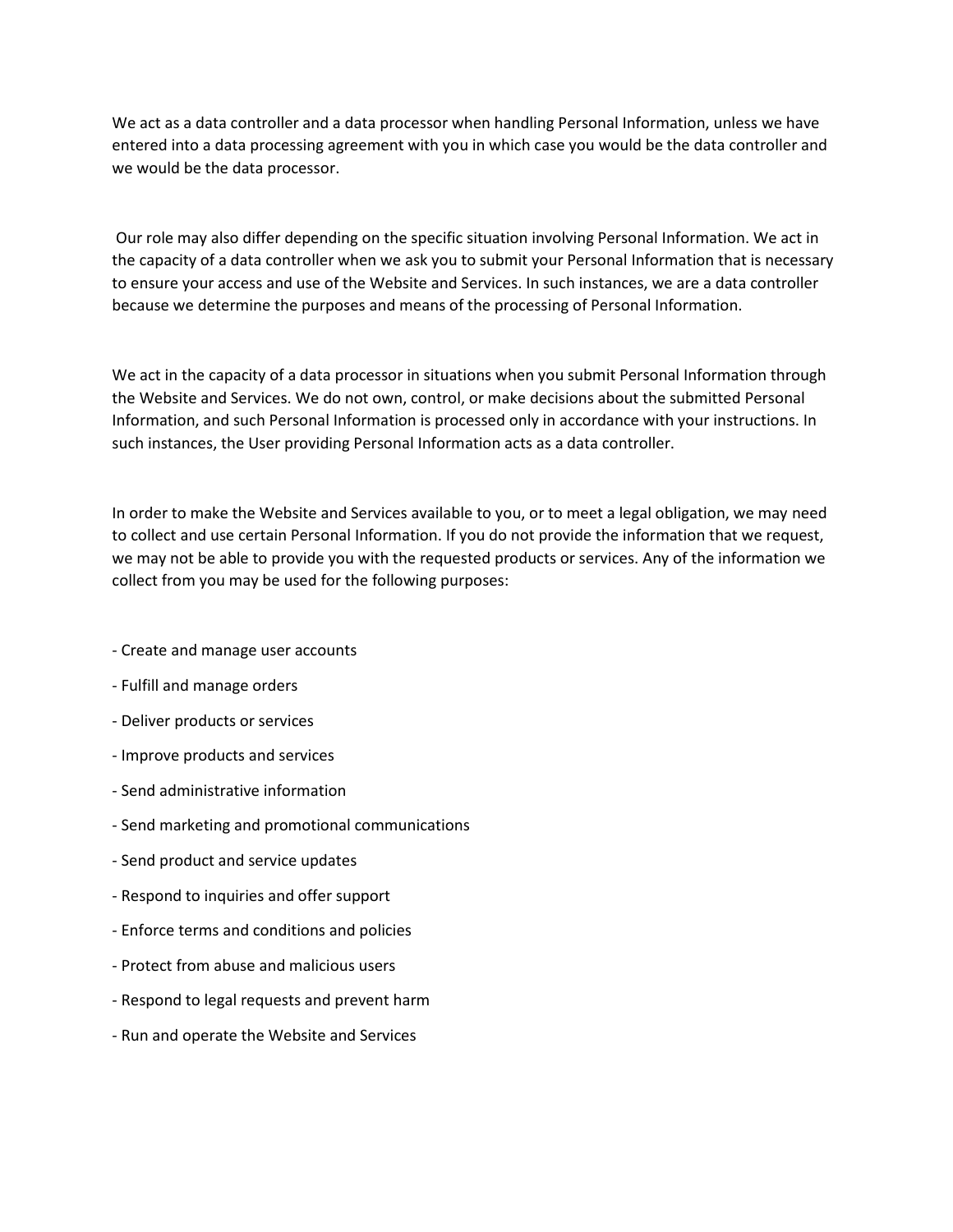Processing your Personal Information depends on how you interact with the Website and Services, where you are located in the world and if one of the following applies: (i) you have given your consent for one or more specific purposes; this, however, does not apply, whenever the processing of Personal Information is subject to California Consumer Privacy Act; (ii) provision of information is necessary for the performance of an agreement with you and/or for any pre-contractual obligations thereof; (iii) processing is necessary for compliance with a legal obligation to which you are subject; (iv) processing is related to a task that is carried out in the public interest or in the exercise of official authority vested in us; (v) processing is necessary for the purposes of the legitimate interests pursued by us or by a third party.

Note that under some legislations we may be allowed to process information until you object to such processing by opting out, without having to rely on consent or any other of the legal bases. In any case, we will be happy to clarify the specific legal basis that applies to the processing, and in particular whether the provision of Personal Information is a statutory or contractual requirement, or a requirement necessary to enter into a contract.

# Payment processing

In case of Services requiring payment, you may need to provide your credit card details or other payment account information, which will be used solely for processing payments. We use third-party payment processors ("Payment Processors") to assist us in processing your payment information securely.

Payment Processors adhere to the latest security standards as managed by the PCI Security Standards Council, which is a joint effort of brands like Visa, MasterCard, American Express and Discover. Sensitive and private data exchange happens over a SSL secured communication channel and is encrypted and protected with digital signatures, and the Website and Services are also in compliance with strict vulnerability standards in order to create as secure of an environment as possible for Users. We will share payment data with the Payment Processors only to the extent necessary for the purposes of processing your payments, refunding such payments, and dealing with complaints and queries related to such payments and refunds.

Please note that the Payment Processors may collect some Personal Information from you, which allows them to process your payments (e.g., your email address, address, credit card details, and bank account number) and handle all the steps in the payment process through their systems, including data collection and data processing. The Payment Processors' use of your Personal Information is governed by their respective privacy policies which may or may not contain privacy protections as protective as this Policy. We suggest that you review their respective privacy policies.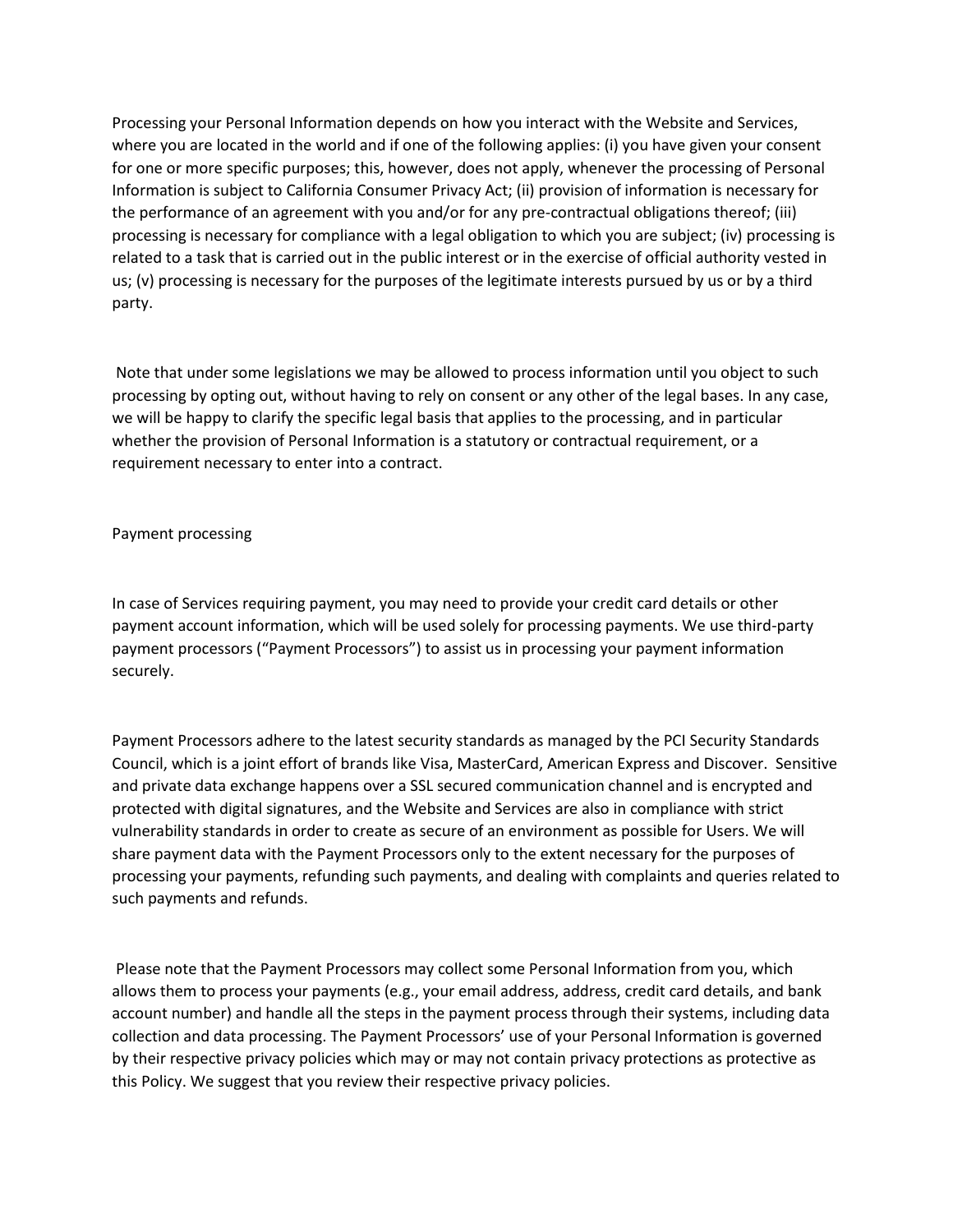## Managing information

You are able to delete certain Personal Information we have about you. The Personal Information you can delete may change as the Website and Services change. When you delete Personal Information, however, we may maintain a copy of the unrevised Personal Information in our records for the duration necessary to comply with our obligations to our affiliates and partners, and for the purposes described below.

## Disclosure of information

Depending on the requested Services or as necessary to complete any transaction or provide any Service you have requested, we may share your information with our affiliates, contracted companies, and service providers (collectively, "Service Providers") we rely upon to assist in the operation of the Website and Services available to you and whose privacy policies are consistent with ours or who agree to abide by our policies with respect to Personal Information. We will not share any personally identifiable information with third parties and will not share any information with unaffiliated third parties.

Service Providers are not authorized to use or disclose your information except as necessary to perform services on our behalf or comply with legal requirements. Service Providers are given the information they need only in order to perform their designated functions, and we do not authorize them to use or disclose any of the provided information for their own marketing or other purposes.

We may also disclose any Personal Information we collect, use or receive if required or permitted by law, such as to comply with a subpoena or similar legal process, and when we believe in good faith that disclosure is necessary to protect our rights, protect your safety or the safety of others, investigate fraud, or respond to a government request.

In the event we go through a business transition, such as a merger or acquisition by another company, or sale of all or a portion of its assets, your user account, and your Personal Information will likely be among the assets transferred.

Retention of information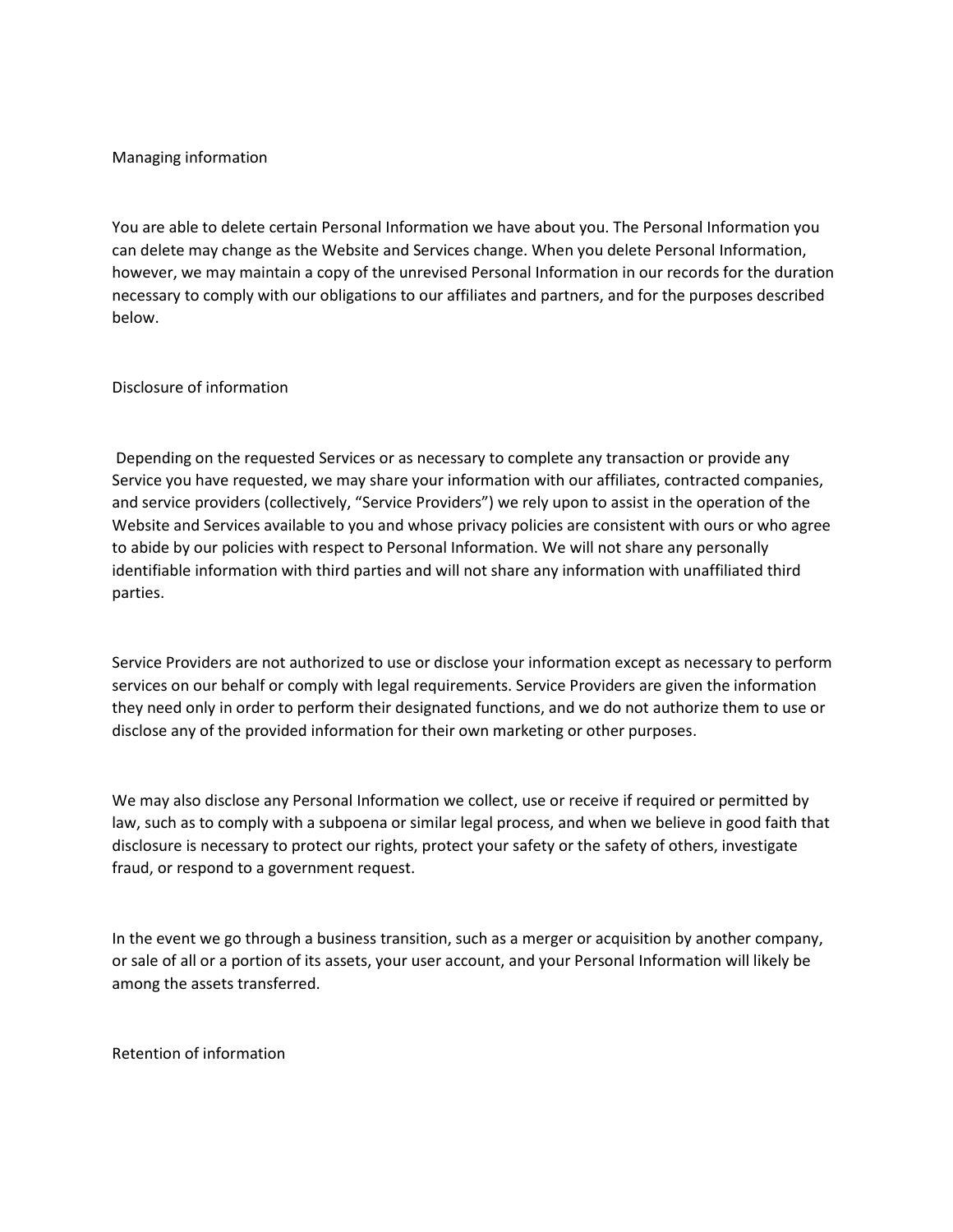We will retain and use your Personal Information for the period necessary to comply with our legal obligations, to enforce our agreements, resolve disputes, and unless a longer retention period is required or permitted by law.

We may use any aggregated data derived from or incorporating your Personal Information after you update or delete it, but not in a manner that would identify you personally. Once the retention period expires, Personal Information shall be deleted. Therefore, the right to access, the right to erasure, the right to rectification, and the right to data portability cannot be enforced after the expiration of the retention period.

California privacy rights

Consumers residing in California are afforded certain additional rights with respect to their Personal Information under the California Consumer Privacy Act ("CCPA"). If you are a California resident, this section applies to you.

In addition to the rights as explained in this Policy, California residents who provide Personal Information as defined in the statute to obtain Services for personal, family, or household use are entitled to request and obtain from us, once a calendar year, information about the categories and specific pieces of Personal Information we have collected and disclosed.

Furthermore, California residents have the right to request deletion of their Personal Information or optout of the sale of their Personal Information which may include selling, disclosing, or transferring Personal Information to another business or a third party for monetary or other valuable consideration. To do so, simply contact us. We will not discriminate against you if you exercise your rights under the CCPA.

How to exercise your rights

Any requests to exercise your rights can be directed to us through the contact details provided in this document. Please note that we may ask you to verify your identity before responding to such requests. Your request must provide sufficient information that allows us to verify that you are the person you are claiming to be or that you are the authorized representative of such person. If we receive your request from an authorized representative, we may request evidence that you have provided such an authorized representative with power of attorney or that the authorized representative otherwise has valid written authority to submit requests on your behalf.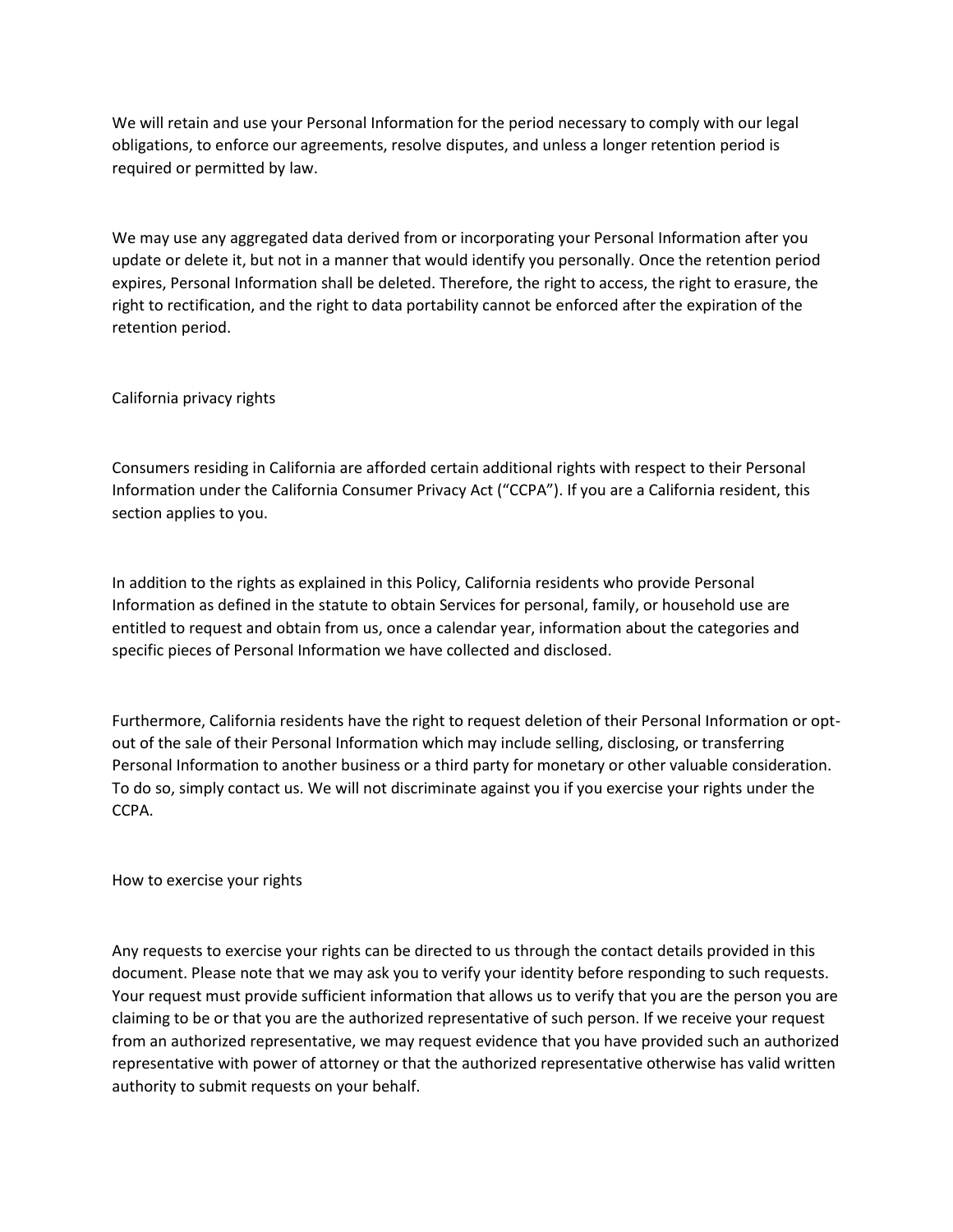You must include sufficient details to allow us to properly understand the request and respond to it. We cannot respond to your request or provide you with Personal Information unless we first verify your identity or authority to make such a request and confirm that the Personal Information relates to you.

## Cookies

Our Website and Services use "cookies" to help personalize your online experience. A cookie is a text file that is placed on your hard disk by a web page server. Cookies cannot be used to run programs or deliver viruses to your computer. Cookies are uniquely assigned to you, and can only be read by a web server in the domain that issued the cookie to you. If you choose to decline cookies, you may not be able to fully experience the features of the Website and Services. Click here to learn more about cookies and how they work.

We may use cookies to collect, store, and track information for security and personalization, to operate the Website and Services, and for statistical purposes. Please note that you have the ability to accept or decline cookies. Most web browsers automatically accept cookies by default, but you can modify your browser settings to decline cookies if you prefer.

#### Data analytics

Our Website and Services may use third-party analytics tools that use cookies, web beacons, or other similar information-gathering technologies to collect standard internet activity and usage information. The information gathered is used to compile statistical reports on User activity such as how often Users visit our Website and Services, what pages they visit and for how long, etc. We use the information obtained from these analytics tools to monitor the performance and improve our Website and Services. We do not use third-party analytics tools to track or to collect any personally identifiable information of our Users and we will not associate any information gathered from the statistical reports with any individual User.

Do Not Track signals

Some browsers incorporate a Do Not Track feature that signals to websites you visit that you do not want to have your online activity tracked. Tracking is not the same as using or collecting information in connection with a website. For these purposes, tracking refers to collecting personally identifiable information from consumers who use or visit a website or online service as they move across different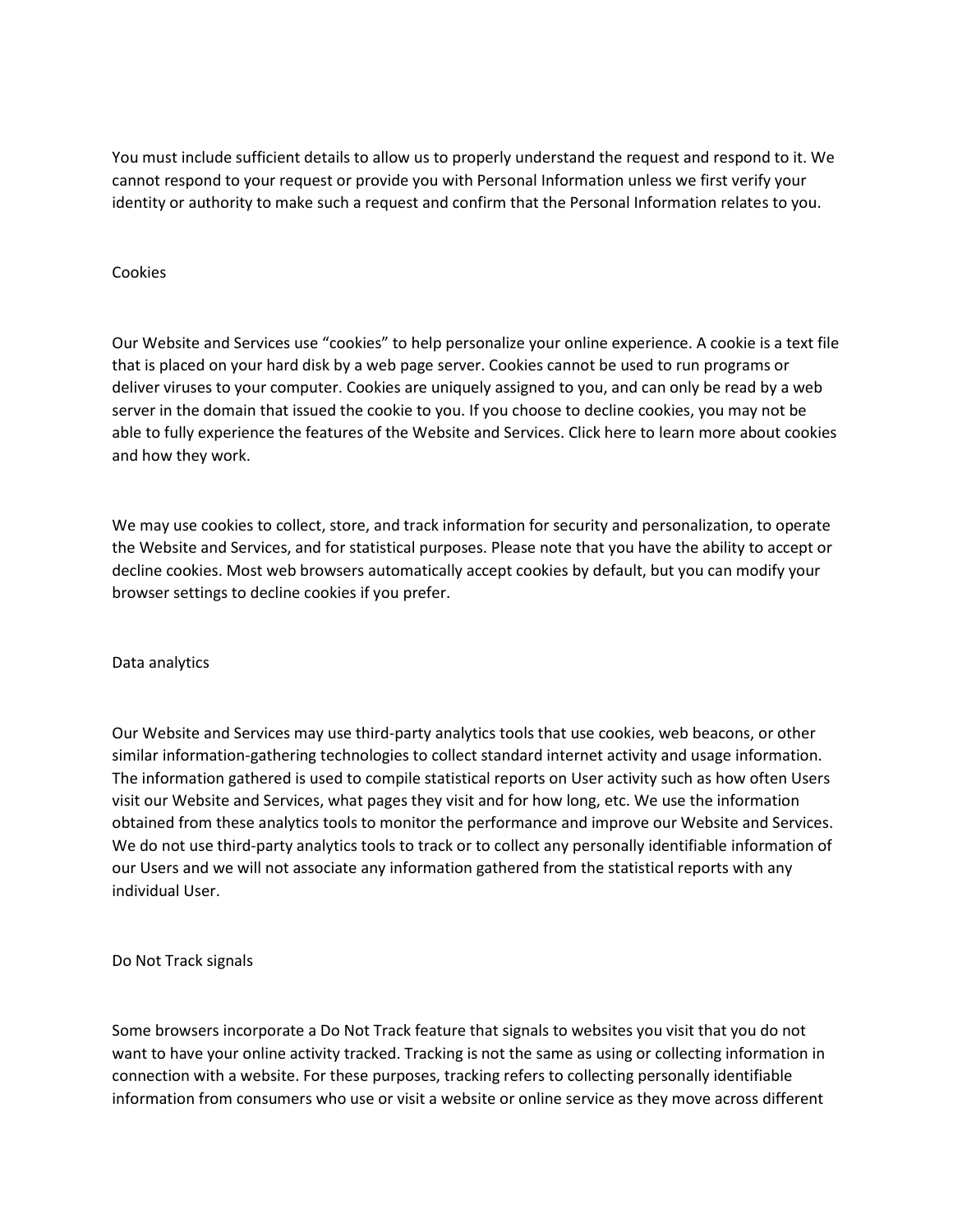websites over time. How browsers communicate the Do Not Track signal is not yet uniform. As a result, the Website and Services are not yet set up to interpret or respond to Do Not Track signals communicated by your browser. Even so, as described in more detail throughout this Policy, we limit our use and collection of your Personal Information.

#### Advertisements

We may permit certain third-party companies to help us tailor advertising that we think may be of interest to Users and to collect and use other data about User activities on the Website. These companies may deliver ads that might place cookies and otherwise track User behavior.

## Email marketing

We offer electronic newsletters to which you may voluntarily subscribe at any time. We are committed to keeping your e-mail address confidential and will not disclose your email address to any third parties except as allowed in the information use and processing section. We will maintain the information sent via e-mail in accordance with applicable laws and regulations.

In compliance with the CAN-SPAM Act, all e-mails sent from us will clearly state who the e-mail is from and provide clear information on how to contact the sender. You may choose to stop receiving our newsletter or marketing emails by following the unsubscribe instructions included in these emails or by contacting us. However, you will continue to receive essential transactional emails.

Links to other resources

The Website and Services contain links to other resources that are not owned or controlled by us. Please be aware that we are not responsible for the privacy practices of such other resources or third parties. We encourage you to be aware when you leave the Website and Services and to read the privacy statements of each and every resource that may collect Personal Information.

#### Information security

We secure information you provide on computer servers in a controlled, secure environment, protected from unauthorized access, use, or disclosure. We maintain reasonable administrative, technical, and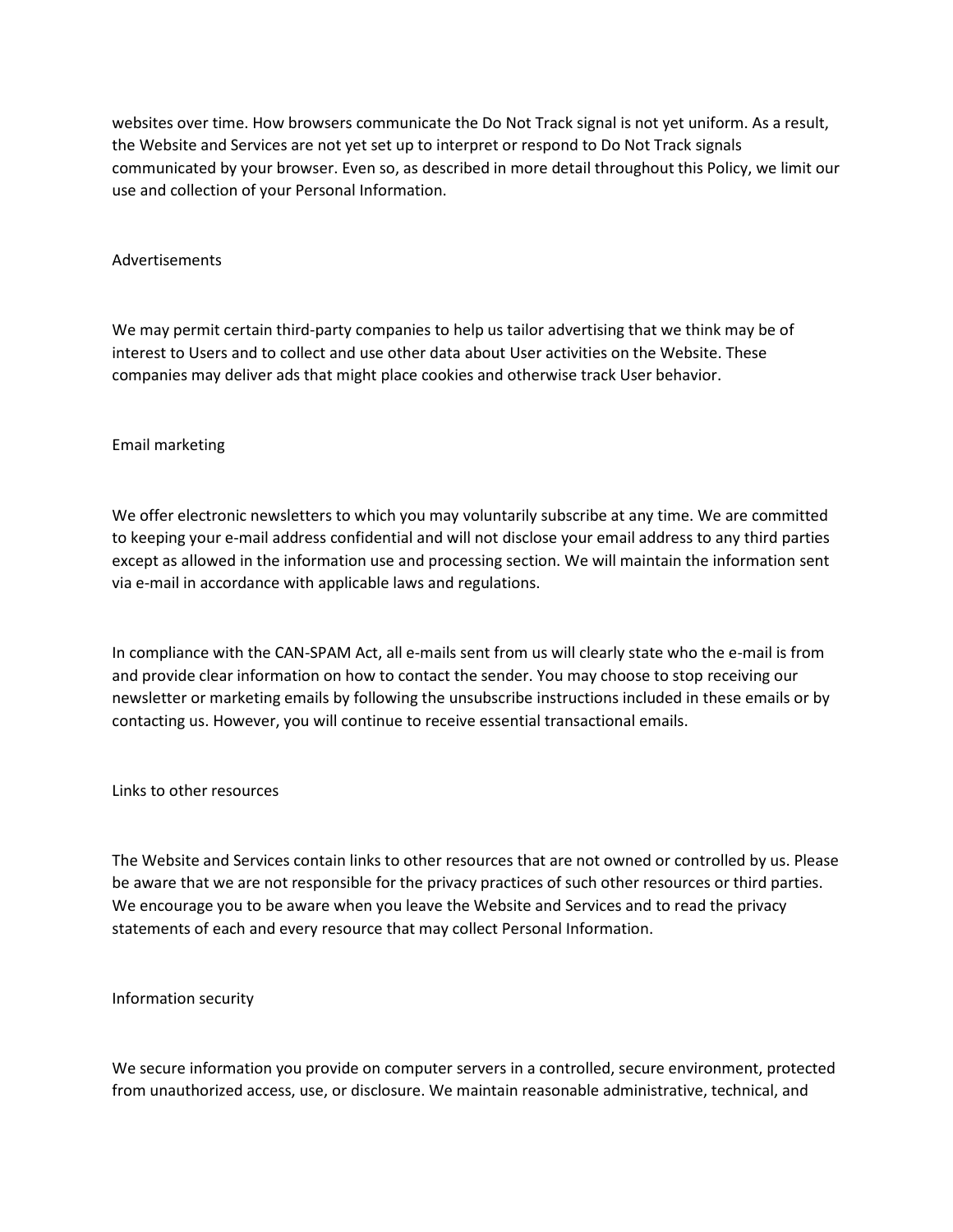physical safeguards in an effort to protect against unauthorized access, use, modification, and disclosure of Personal Information in our control and custody. However, no data transmission over the Internet or wireless network can be guaranteed.

Therefore, while we strive to protect your Personal Information, you acknowledge that (i) there are security and privacy limitations of the Internet which are beyond our control; (ii) the security, integrity, and privacy of any and all information and data exchanged between you and the Website and Services cannot be guaranteed; and (iii) any such information and data may be viewed or tampered with in transit by a third party, despite best efforts.

As the security of Personal Information depends in part on the security of the device you use to communicate with us and the security you use to protect your credentials, please take appropriate measures to protect this information.

# Data breach

In the event we become aware that the security of the Website and Services has been compromised or Users' Personal Information has been disclosed to unrelated third parties as a result of external activity, including, but not limited to, security attacks or fraud, we reserve the right to take reasonably appropriate measures, including, but not limited to, investigation and reporting, as well as notification to and cooperation with law enforcement authorities. In the event of a data breach, we will make reasonable efforts to notify affected individuals if we believe that there is a reasonable risk of harm to the User as a result of the breach or if notice is otherwise required by law. When we do, we will post a notice on the Website.

Changes and amendments

We reserve the right to modify this Policy or its terms related to the Website and Services at any time at our discretion. When we do, we will revise the updated date at the bottom of this page. We may also provide notice to you in other ways at our discretion, such as through the contact information you have provided.

An updated version of this Policy will be effective immediately upon the posting of the revised Policy unless otherwise specified. Your continued use of the Website and Services after the effective date of the revised Policy (or such other act specified at that time) will constitute your consent to those changes. However, we will not, without your consent, use your Personal Information in a manner materially different than what was stated at the time your Personal Information was collected.